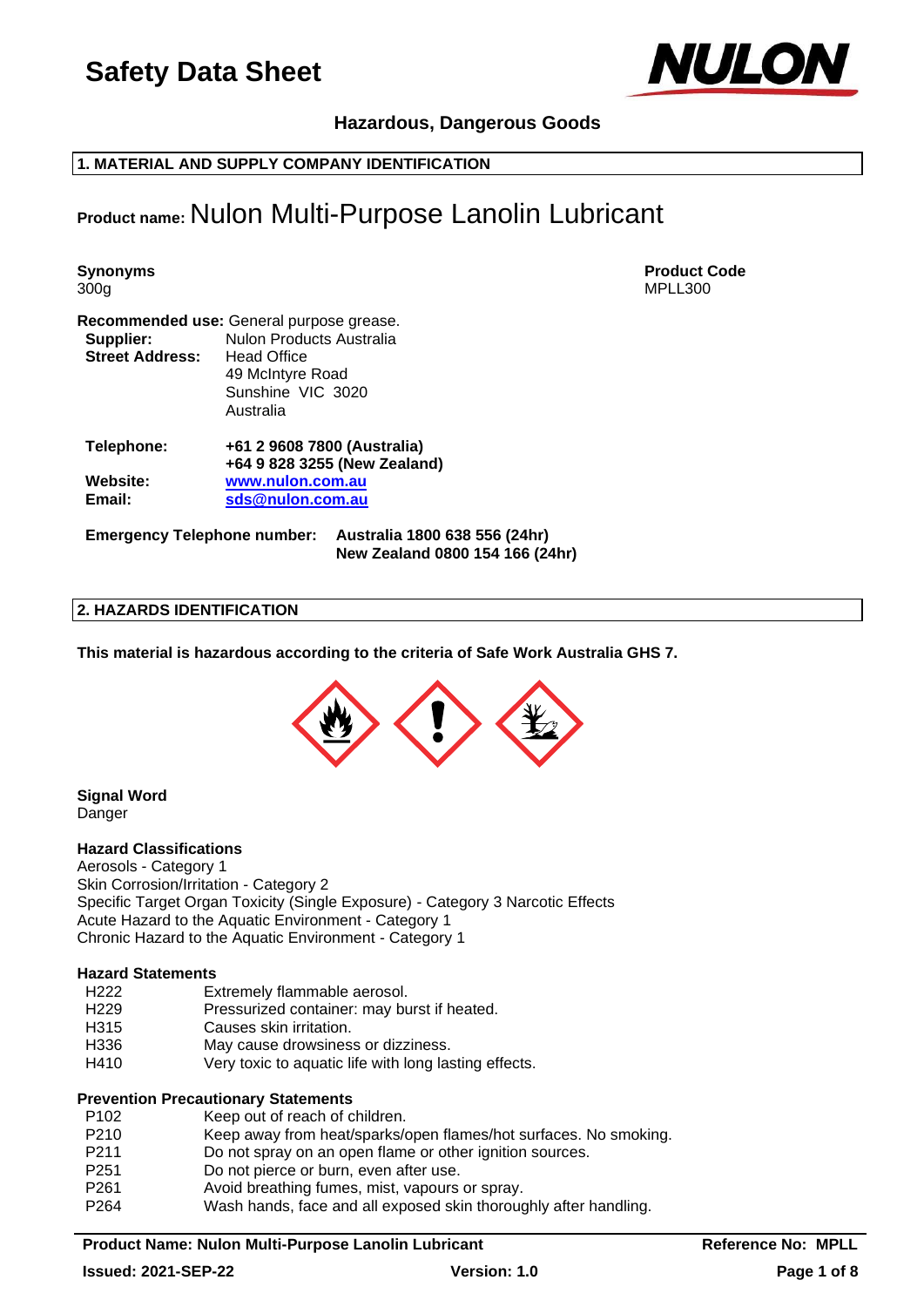

- P271 Use only outdoors or in a well-ventilated area.
- P273 Avoid release to the environment.
- P280 Wear protective gloves/protective clothing including eye/face protection.

### **Response Precautionary Statements**

| P302+P352 | IF ON SKIN: Wash with plenty of water and soap.                            |
|-----------|----------------------------------------------------------------------------|
| P304+P340 | IF INHALED: Remove person to fresh air and keep comfortable for breathing. |
| P312      | Call a POISON CENTER/doctor if you feel unwell.                            |
| P332+P313 | If skin irritation occurs: Get medical advice/attention.                   |
| P362+P364 | Take off contaminated clothing and wash it before reuse                    |
| P391      | Collect spillage.                                                          |

# **Storage Precautionary Statements**

| P403+P233 | Store in a well-ventilated place. Keep container tightly closed.             |
|-----------|------------------------------------------------------------------------------|
| P405      | Store locked up.                                                             |
| P410+P412 | Protect from sunlight. Do not expose to temperatures exceeding 50 °C/122 °F. |

#### **Disposal Precautionary Statement**

P501 Dispose of contents/container in accordance with local, regional, national and international regulations.

#### **Poison Schedule:** Not Applicable

#### **DANGEROUS GOOD CLASSIFICATION**

Classified as Dangerous Goods by the criteria of the "Australian Code for the Transport of Dangerous Goods by Road & Rail" and the "New Zealand NZS5433: Transport of Dangerous Goods on Land".

#### **Dangerous Goods Class:** 2.1

| 3. COMPOSITION INFORMATION |                       |                    |
|----------------------------|-----------------------|--------------------|
| <b>CHEMICAL ENTITY</b>     | CAS NO                | <b>PROPORTION</b>  |
| Heptanes<br>Lanolin        | 142-82-5<br>8006-54-0 | 35-55 %<br>10-20 % |
| Process oil                |                       | $5-10%$            |
| Propellant as,             |                       |                    |
| Hydrocarbon propellant     | 68476-85-7            | 10-35 %            |
|                            |                       |                    |

# **4. FIRST AID MEASURES**

If poisoning occurs, contact a doctor or Poisons Information Centre (Phone Australia 131 126, New Zealand 0800 764 766).

**Inhalation:** Remove victim from exposure - avoid becoming a casualty. Remove contaminated clothing and loosen remaining clothing. Allow patient to assume most comfortable position and keep warm. Keep at rest until fully recovered. Seek medical advice if effects persist.

**Skin Contact:** If skin or hair contact occurs, immediately remove contaminated clothing and flush skin and hair with running water. Continue flushing with water until advised to stop by the Poisons Information Centre or a Doctor; or for 15 minutes and transport to Doctor or Hospital. For gross contamination, immediately drench with water and remove clothing. Continue to flush skin and hair with plenty of water (and soap if material is insoluble). For skin burns, cover with a clean, dry dressing until medical help is available. If blistering occurs, do NOT break blisters. If swelling, redness, blistering, or irritation occurs seek medical assistance.

**Eye contact:** If in eyes wash out immediately with water. In all cases of eye contamination it is a sensible precaution to seek medical advice.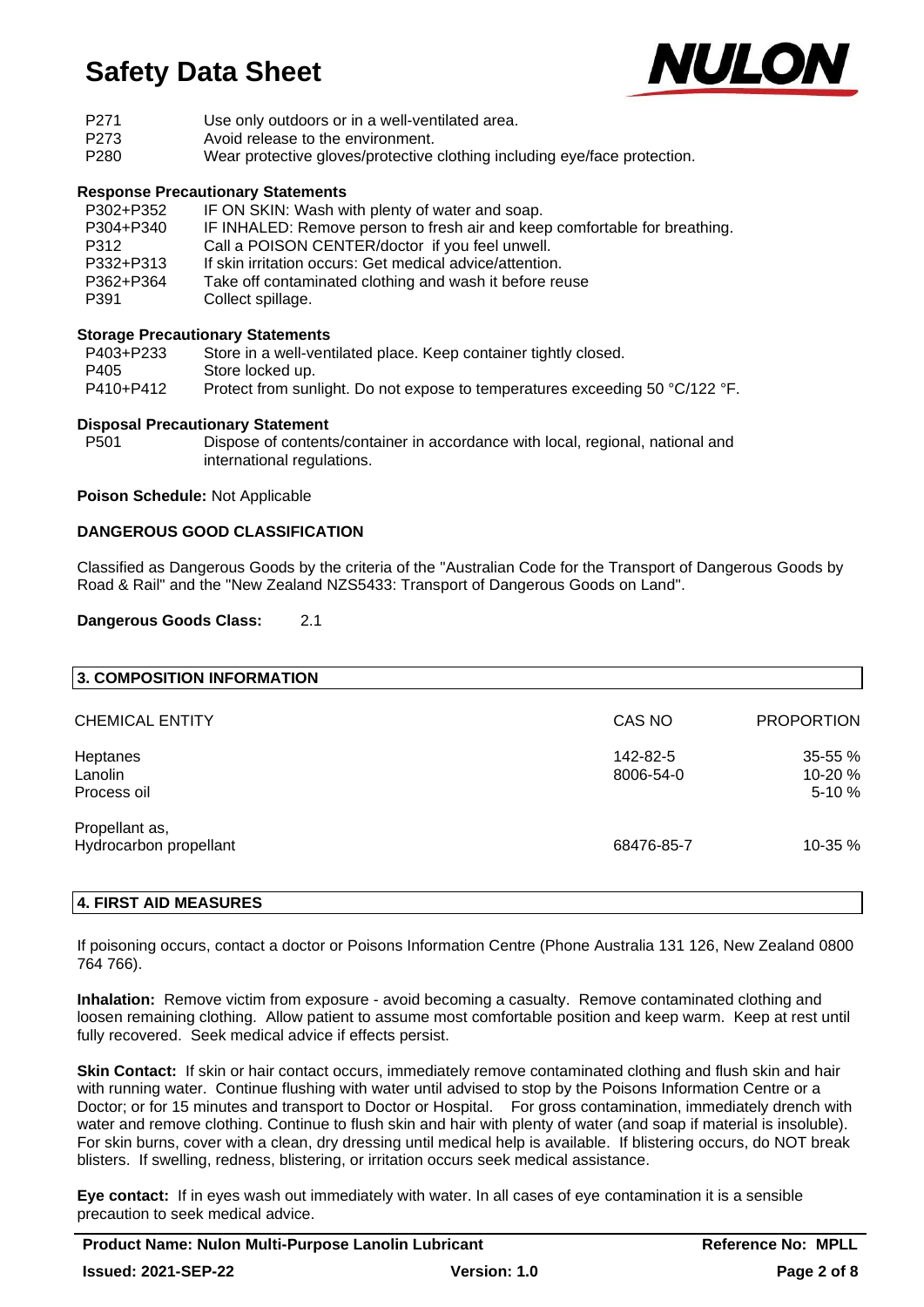

**Ingestion:** Rinse mouth with water. If swallowed, do NOT induce vomiting. Wash mouth with water and give some water to drink. Never give anything by the mouth to an unconscious patient. If vomiting occurs give further water. Seek medical advice.

**PPE for First Aiders:** Wear safety shoes, overalls, gloves, safety glasses. Available information suggests that gloves made from nitrile rubber should be suitable for intermittent contact. However, due to variations in glove construction and local conditions, the user should make a final assessment. Always wash hands before smoking, eating, drinking or using the toilet. Wash contaminated clothing and other protective equipment before storing or re-using.

**Notes to physician:** Treat symptomatically.

#### **5. FIRE FIGHTING MEASURES**

#### **Hazchem Code:** 2YE

**Suitable extinguishing media:** If material is involved in a fire use water fog (or if unavailable fine water spray), alcohol resistant foam, standard foam, dry agent (carbon dioxide, dry chemical powder).

**Specific hazards:** Extremely flammable aerosol. May form flammable vapour mixtures with air. Flameproof equipment necessary in area where this chemical is being used. Nearby equipment must be earthed. Electrical requirements for work area should be assessed according to AS3000. Vapour may travel a considerable distance to source of ignition and flash back. Avoid all ignition sources. All potential sources of ignition (open flames, pilot lights, furnaces, spark producing switches and electrical equipment etc) must be eliminated both in and near the work area. Do NOT smoke.

**Fire fighting further advice:** Heating can cause expansion or decomposition leading to violent rupture of containers. If safe to do so, remove containers from path of fire. Keep containers cool with water spray. On burning or decomposing may emit toxic fumes. Fire fighters to wear self-contained breathing apparatus and suitable protective clothing if risk of exposure to vapour or products of combustion or decomposition.

# **6. ACCIDENTAL RELEASE MEASURES**

#### **SMALL SPILLS**

Wear protective equipment to prevent skin and eye contamination. Avoid inhalation of gas. If safe to do so, isolate the leak. Increase ventilation to assist with dispersion.

# **LARGE SPILLS**

If safe to do so, shut off all possible sources of ignition. Clear area of all unprotected personnel. Use a spark-free shovel. If safe to do so, isolate the leak. Increase ventilation to assist with dispersion. If contamination of crops, sewers or waterways has occurred advise local emergency services.

#### **Dangerous Goods - Initial Emergency Response Guide No:** 49

# **7. HANDLING AND STORAGE**

**Handling:** Avoid eye contact and skin contact. Avoid inhalation of vapour, mist or aerosols.

**Storage:** Store in a cool, dry, well-ventilated place and out of direct sunlight. Store away from foodstuffs. Store away from incompatible materials described in Section 10. Store away from sources of heat and/or ignition. Store locked up. Do not expose to temperatures exceeding 50 °C/122 °F. Keep containers closed when not in use - check regularly for leaks.

This material is classified as a Division 2.1 Flammable Gas as per the criteria of the "Australian Code for the Transport of Dangerous Goods by Road & Rail" and/or the "New Zealand NZS5433: Transport of Dangerous Goods on Land" and must be stored in accordance with the relevant regulations.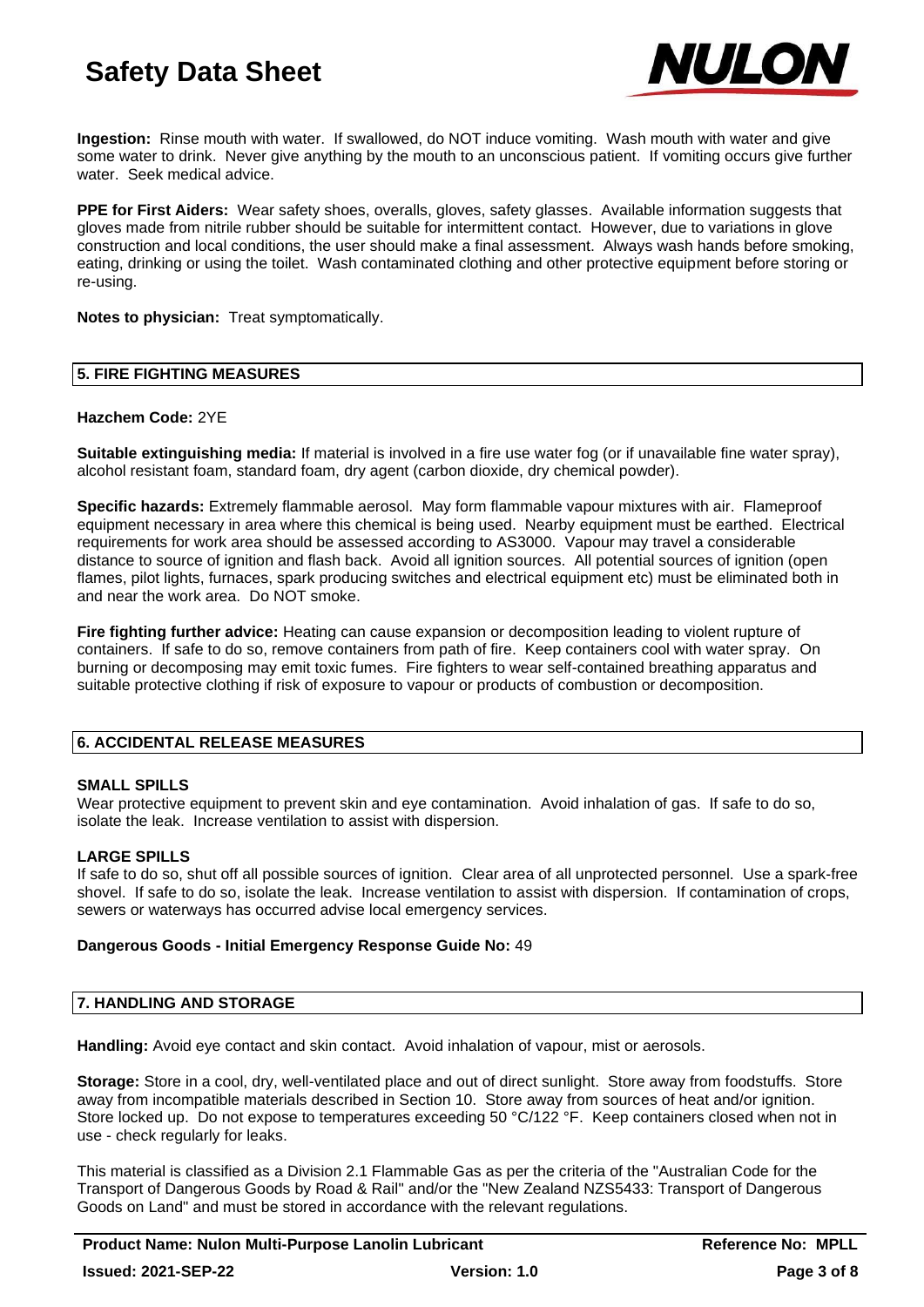

# **8. EXPOSURE CONTROLS / PERSONAL PROTECTION**

#### **National occupational exposure limits:**

|                        | TWA  |       | <b>STEL</b> |       | <b>NOTICES</b> |
|------------------------|------|-------|-------------|-------|----------------|
|                        | ppm  | mq/m3 | ppm         | mg/m3 |                |
| Heptane (n-Heptane)    | 400  | 1640  | 500         | 2050  | ٠              |
| Hydrocarbon propellant | 1000 | 1800  | ٠           |       | ۰              |

As published by Safe Work Australia.

TWA - The time-weighted average airborne concentration over an eight-hour working day, for a five-day working week over an entire working life.

STEL (Short Term Exposure Limit) - the average airborne concentration over a 15 minute period which should not be exceeded at any time during a normal eight-hour workday.

These Exposure Standards are guides to be used in the control of occupational health hazards. All atmospheric contamination should be kept to as low a level as is workable. These exposure standards should not be used as fine dividing lines between safe and dangerous concentrations of chemicals. They are not a measure of relative toxicity.

If the directions for use on the product label are followed, exposure of individuals using the product should not exceed the above standard. The standard was created for workers who are routinely, potentially exposed during product manufacture.

**Biological Limit Values:** As per the "National Model Regulations for the Control of Workplace Hazardous Substances (Safe Work Australia)" the ingredients in this material do not have a Biological Limit Allocated.

**Engineering Measures:** Ensure ventilation is adequate to maintain air concentrations below Exposure Standards. Use only in well ventilated areas. Use with local exhaust ventilation or while wearing appropriate respirator.

**Personal Protection Equipment:** SAFETY SHOES, OVERALLS, GLOVES, SAFETY GLASSES.

Personal protective equipment (PPE) must be suitable for the nature of the work and any hazard associated with the work as identified by the risk assessment conducted.

Wear safety shoes, overalls, gloves, safety glasses. Available information suggests that gloves made from nitrile rubber should be suitable for intermittent contact. However, due to variations in glove construction and local conditions, the user should make a final assessment. Always wash hands before smoking, eating, drinking or using the toilet. Wash contaminated clothing and other protective equipment before storing or re-using.

**Hygiene measures:** Keep away from food, drink and animal feeding stuffs. When using do not eat, drink or smoke. Wash hands prior to eating, drinking or smoking. Avoid contact with clothing. Avoid eye contact and skin contact. Avoid inhalation of vapour, mist or aerosols. Ensure that eyewash stations and safety showers are close to the workstation location.

# **9. PHYSICAL AND CHEMICAL PROPERTIES**

| Form:   | Aerosol    |
|---------|------------|
| Colour: | Dark brown |
| Odour:  | Solvent    |

**Solubility in water:** Insoluble **Density:** 0.74 @ 25°C **Relative Vapour Density (air=1):** N Av

**Product Name: Nulon Multi-Purpose Lanolin Lubricant The Contract Reference No: MPLL Issued: 2021-SEP-22 Version: 1.0 Page 4 of 8**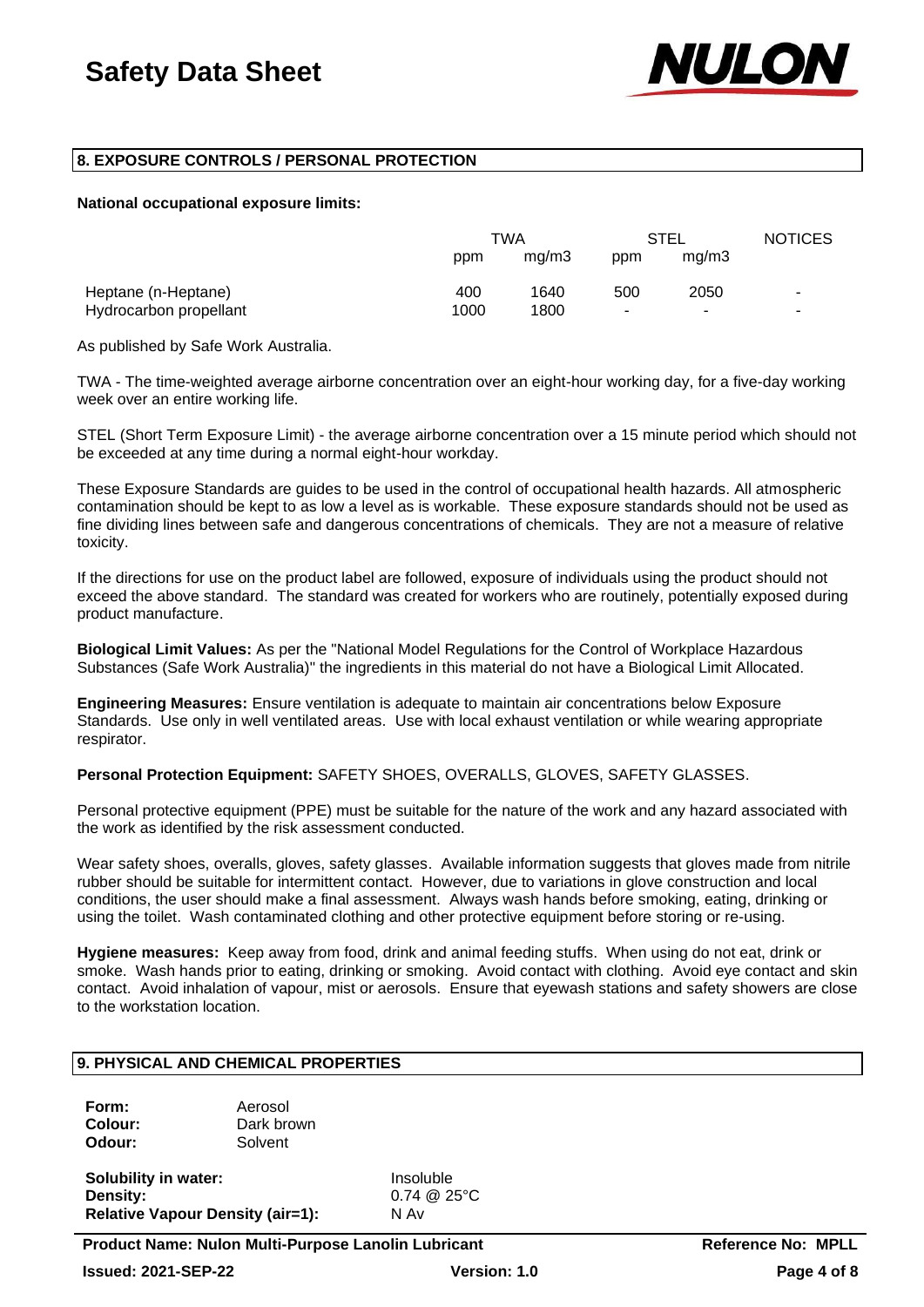

| Vapour Pressure (20 °C):         | N Av |
|----------------------------------|------|
| Flash Point (°C):                | N Av |
| <b>Flammability Limits (%):</b>  | N Av |
| Pour Point/Range (°C):           | N Ap |
| <b>Boiling Point/Range (°C):</b> | N Av |
| pH:                              | N Ap |
| <b>Viscosity:</b>                | N Ap |
| Total VOC (g/Litre):             | N Av |

**N** App **pH:** N App **N** App

(Typical values only - consult specification sheet)  $N Av = Not available, N App = Not applicable$ 

# **10. STABILITY AND REACTIVITY**

**Chemical stability:** This material is thermally stable when stored and used as directed.

**Conditions to avoid:** Elevated temperatures and sources of ignition.

**Incompatible materials:** Strong oxidising agents.

**Hazardous decomposition products:** Combustion forms carbon dioxide, and if incomplete, carbon monoxide and possibly smoke. Water is also formed. Carbon monoxide poisoning produces headache, weakness, nausea, dizziness, confusion, dimness of vision, disturbance of judgment, and unconsciousness followed by coma and death.

**Hazardous reactions:** No known hazardous reactions.

# **11. TOXICOLOGICAL INFORMATION**

No adverse health effects expected if the product is handled in accordance with this Safety Data Sheet and the product label. Symptoms or effects that may arise if the product is mishandled and overexposure occurs are:

# **Acute Effects**

**Inhalation:** Material may be an irritant to mucous membranes and respiratory tract. Inhalation of vapour can result in headaches, dizziness and possible nausea. Inhalation of high concentrations can produce central nervous system depression, which can lead to loss of co-ordination, impaired judgement and if exposure is prolonged, unconsciousness.

**Skin contact:** Contact with skin will result in irritation.

**Ingestion:** Swallowing can result in nausea, vomiting and irritation of the gastrointestinal tract.

**Eye contact:** May be an eye irritant.

#### **Acute toxicity**

**Inhalation:** This material has been classified as not hazardous for acute inhalation exposure. Acute toxicity estimate (based on ingredients):  $LC_{50} > 20,000$  ppm for gases

**Skin contact:** This material has been classified as not hazardous for acute dermal exposure. Acute toxicity estimate (based on ingredients):  $LD_{50} > 2,000$  mg/Kg bw

**Ingestion:** This material has been classified as not hazardous for acute ingestion exposure. Acute toxicity estimate (based on ingredients):  $LD_{50} > 2,000$  mg/Kg bw

**Corrosion/Irritancy:** Eye: this material has been classified as not corrosive or irritating to eyes. Skin: this material has been classified as a Category 2 Hazard (reversible effects to skin).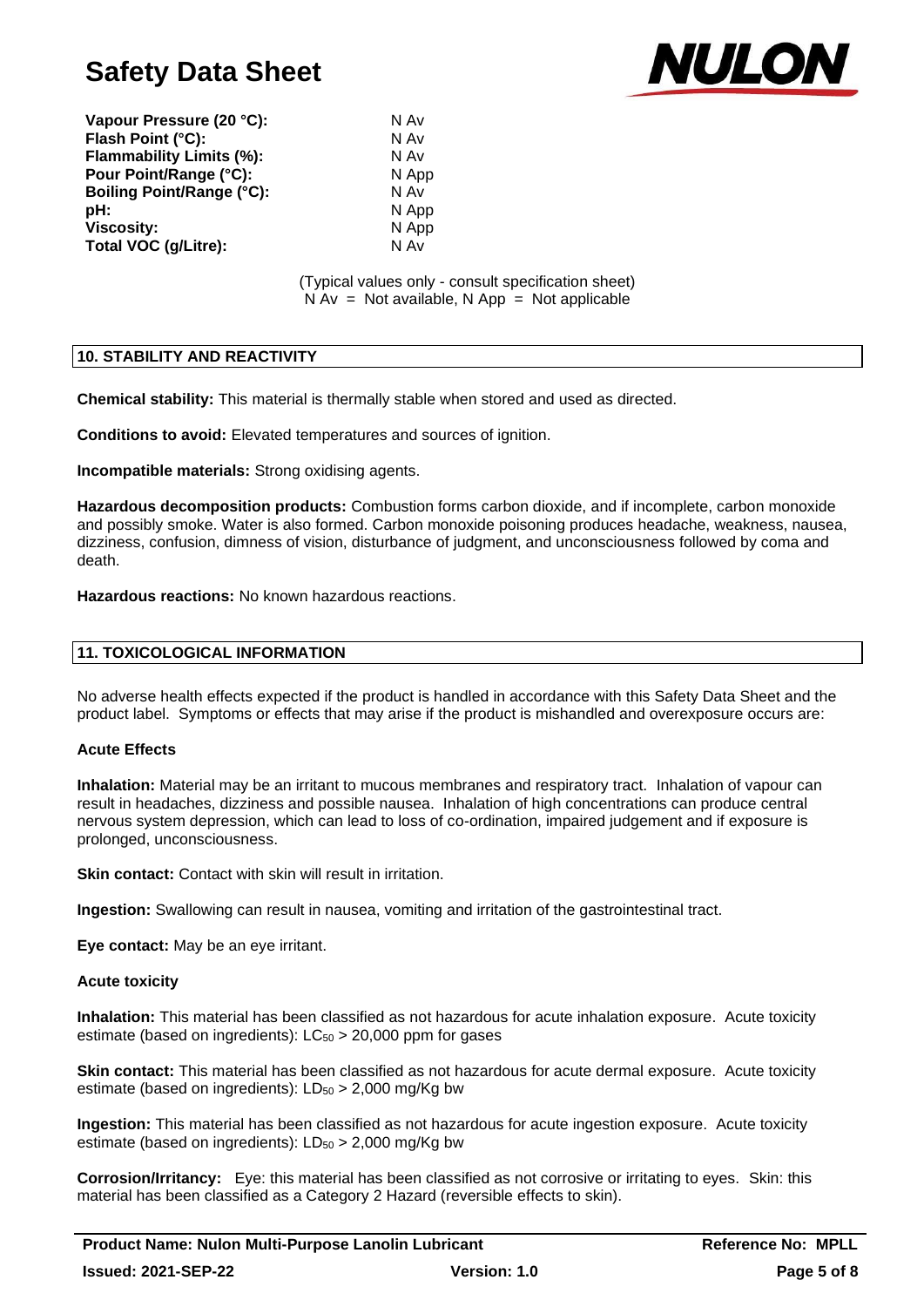

**Sensitisation:** Inhalation: this material has been classified as not a respiratory sensitiser. Skin: this material has been classified as not a skin sensitiser.

**Aspiration hazard:** This material has been classified as not an aspiration hazard.

**Specific target organ toxicity (single exposure):** This material has been classified as a Category 3 Hazard. Exposure via inhalation may result in depression of the central nervous system.

# **Chronic Toxicity**

**Mutagenicity:** This material has been classified as not a mutagen.

**Carcinogenicity:** This material has been classified as not a carcinogen.

**Reproductive toxicity (including via lactation):** This material has been classified as not a reproductive toxicant.

**Specific target organ toxicity (repeat exposure):** This material has been classified as not a specific hazard to target organs by repeat exposure.

# **12. ECOLOGICAL INFORMATION**

Avoid contaminating waterways.

**Acute aquatic hazard:** This material has been classified as a Category Acute 1 Hazard. Acute toxicity estimate (based on ingredients):  $\leq$  1 mg/L

**Long-term aquatic hazard:** This material has been classified as a Category Chronic 1 Hazard. Non-rapidly or rapidly degradable substance for which there are adequate chronic toxicity data available OR in the absence of chronic toxicity data, Acute toxicity estimate (based on ingredients): <1 mg/L, where the substance is not rapidly degradable and/or BCF  $\geq$  500 and/or log K<sub>ow</sub>  $\geq$  4.

**Ecotoxicity:** No information available.

**Persistence and degradability:** No information available.

**Bioaccumulative potential:** No information available.

**Mobility:** No information available.

# **13. DISPOSAL CONSIDERATIONS**

Persons conducting disposal, recycling or reclamation activities should ensure that appropriate personal protection equipment is used, see "Section 8. Exposure Controls and Personal Protection" of this SDS.

If possible material and its container should be recycled. If material or container cannot be recycled, dispose in accordance with local, regional, national and international Regulations.

# **14. TRANSPORT INFORMATION**

# **ROAD AND RAIL TRANSPORT**

Classified as Dangerous Goods by the criteria of the "Australian Code for the Transport of Dangerous Goods by Road & Rail" and the "New Zealand NZS5433: Transport of Dangerous Goods on Land".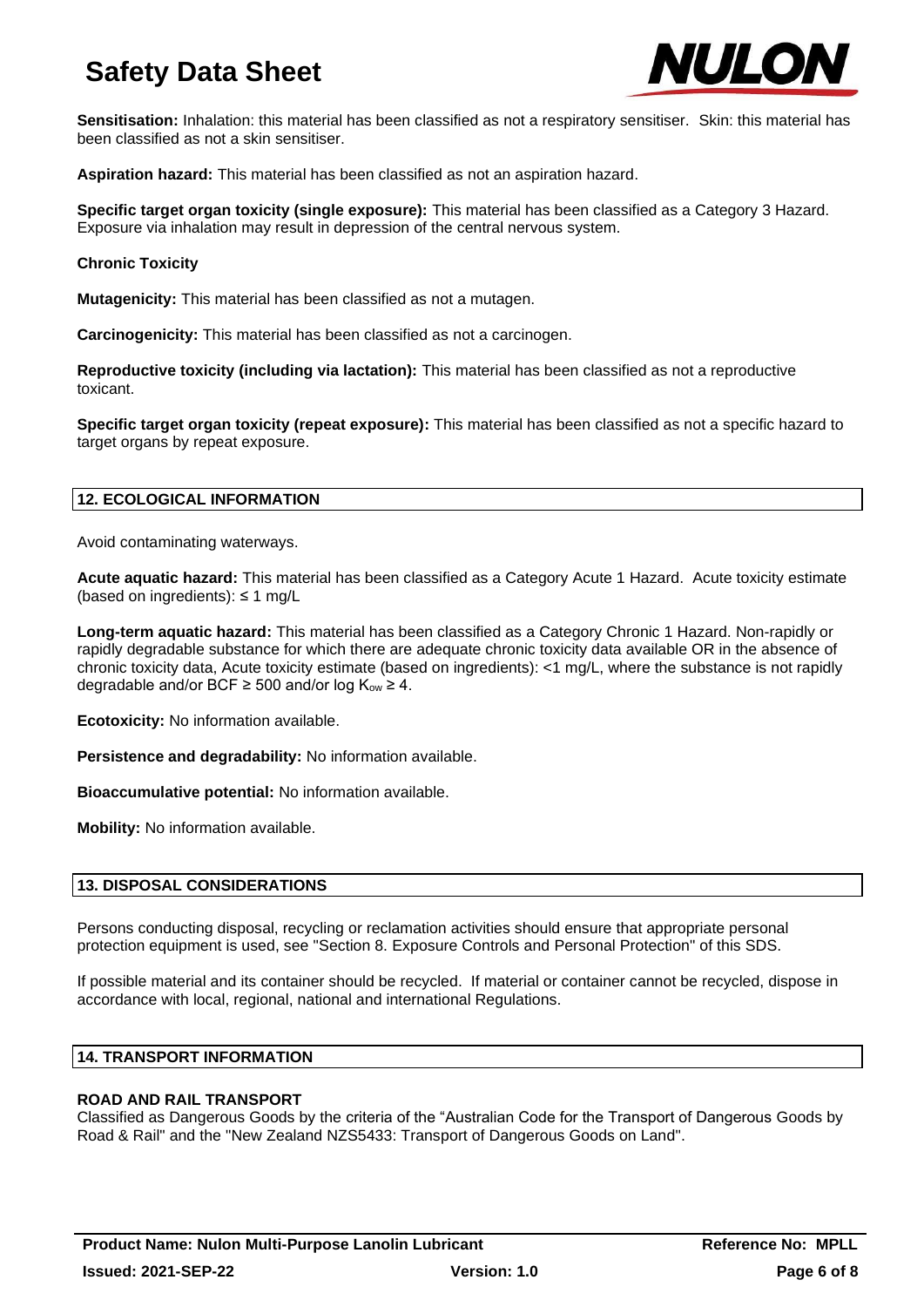



**UN No:** 1950 **Dangerous Goods Class:** 2.1 Packing Group: None **Hazchem Code:** 2YE **Emergency Response Guide No:** 49<br>**Limited Quantities** See SP, 277 **Limited Quantities** 

**Proper Shipping Name:** AEROSOLS

**Segregation Dangerous Goods:** Not to be loaded with explosives (Class 1), flammable liquids (Class 3), if both are in bulk, flammable solids (Class 4.1), spontaneously combustible substances (Class 4.2), dangerous when wet substances (Class 4.3), oxidising agents (Class 5.1), organic peroxides (Class 5.2) or radioactive substances (Class 7). Exemptions may apply.

# **MARINE TRANSPORT**

Classified as Dangerous Goods by the criteria of the International Maritime Dangerous Goods Code (IMDG Code) for transport by sea. This material is classified as a Marine Pollutant (P) according to the International Maritime Dangerous Goods Code.



| UN No:                        | 1950            |
|-------------------------------|-----------------|
| <b>Dangerous Goods Class:</b> | 2.1             |
| <b>Packing Group:</b>         | None            |
| <b>Proper Shipping Name:</b>  | <b>AEROSOLS</b> |

# **AIR TRANSPORT**

Classified as Dangerous Goods by the criteria of the International Air Transport Association (IATA) Dangerous Goods Regulations for transport by air.



**UN No:** 1950 **Dangerous Goods Class:** 2.1 Packing Group: None

**Proper Shipping Name:** AEROSOLS, FLAMMABLE

#### **15. REGULATORY INFORMATION**

#### **This material/constituent(s) is covered by the following requirements:**

The Standard for the Uniform Scheduling of Medicines and Poisons (SUSMP) established under the Therapeutic Goods Act (Commonwealth): Not Applicable.

AICIS Status: All components of this product are listed on or exempt from the Australian Inventory of Industrial